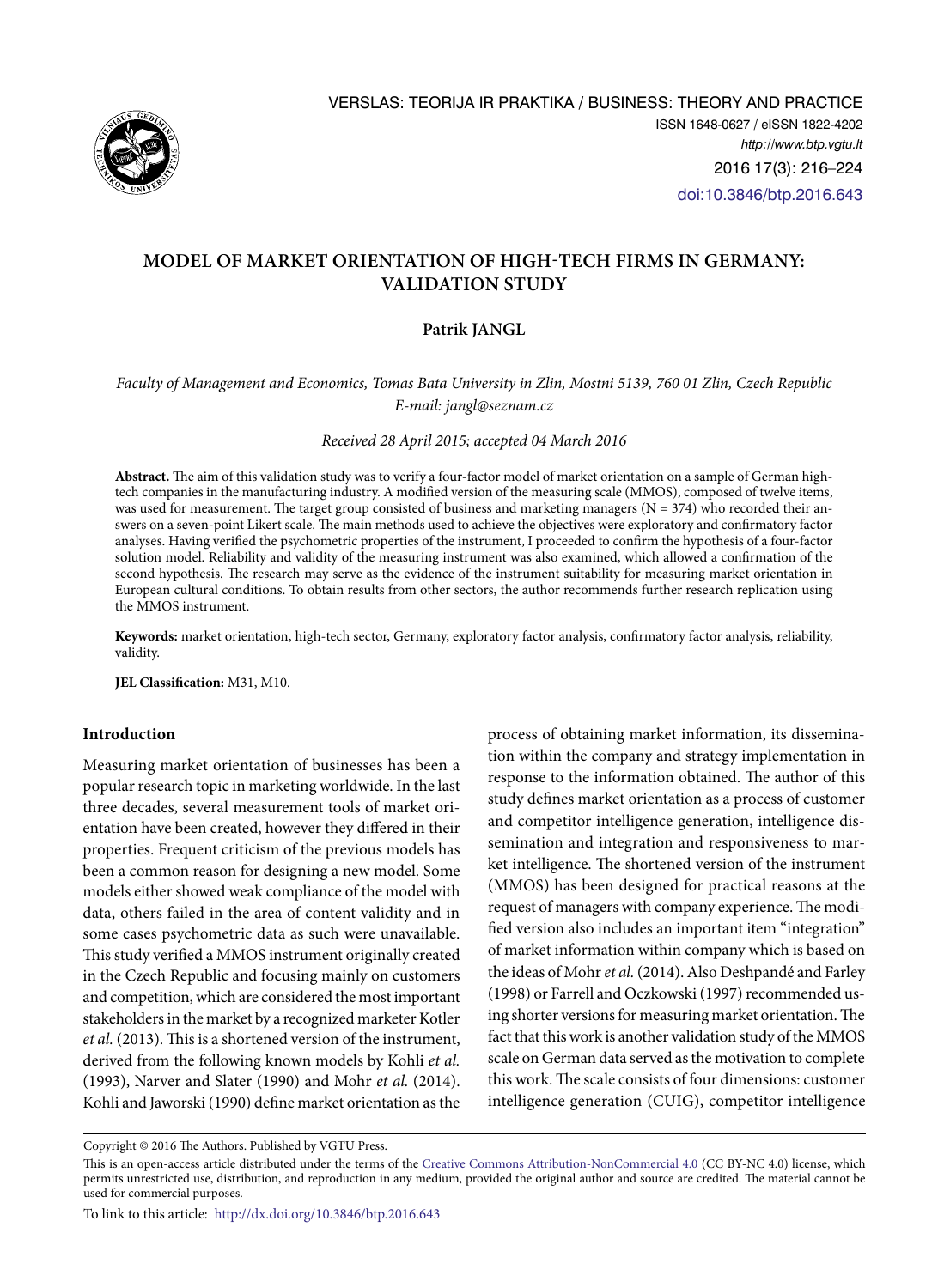generation (COIG), intelligence dissemination & integration (IDI) and responsiveness to market intelligence (RMI).

# **1. The concept of market orientation and its measurement**

Farrell (2002) focuses on the study of market orientation after 1989. The first instrument for measuring market orientation was the MKTOR scale developed by Narver and Slater (1990) and containing three components (customer orientation, competitor orientation, interfunctional coordination) and two criteria (profit emphasis, long-range focus). The authors Kohli, Jaworski and Kumar (1993) introduced a measurement tool known as MARKOR – a onedimensional concept with three components (intelligence generation, intelligence dissemination and responsiveness). The original 32 items in the methodology proposed by Kohli *et al.* (1993) were subsequently reduced to 20 items by Kohli *et al.* (1993) themselves. Both measurements were criticized for several reasons. Such criticism was delivered for example by Farrell and Oczkowski (1997), who pointed out the low psychometric properties of the model. Deng and Dart (1994) researched available literature in order to improve the existing measurement of market orientation and concluded that market orientation consists of the following sub-components: customer orientation, competitor orientation, inter-functional coordination and profit orientation. On this basis, they developed a scale of 44 items obtained from the available professional literature and previous studies. It was subsequently reduced, based on a pre-test, to 33 items. This scale was also criticized for numerous reasons. In the professional literature, there is a general consensus that profit orientation is a consequence, not a component of market orientation. Moreover, this instrument is primarily derived from the MKTOR scale with the addition of many other items. Consequently, the use of its 33 items is rather lengthy and would take up too much of the respondents' time. Also Pelham (1997) proposed a measurement instrument based on Narver and Slater (1990) and Kohli and Jaworski (1990). His scale contained 8 items while 9 items were adopted from Narver and Slater (1990) due to the fact that items designed by Kohli *et al.* (1993) did not show favourable psychometric properties. Gray *et al.* (1998) made it clear that the existing measurement tools are weak, which is obvious from the title of his work, "Developing a better measure of market orientation". It exploits the results of the previous studies by key authors while adding his own thoughts. The end result is a five-dimensional model of market orientation with the following components: customer orientation, competitor orientation, interfunctional coordination, responsiveness and profit emphasis. His measuring scale contains 20 items. Later, Deshpandé and Farley (1998) examined the measures of both Narver and Slater (1990) and Kohli *et al.* (1993) on 82 marketing managers. Based on their results, they suggested a scale titled MORTN with 10 items. However, Narver and Slater (1998) criticized it for being too narrow in content. Ward, Girardi and Lewandowska (2006) replicated the research of the measuring scale MKTOR by structural equation modelling (SEM) using SPSS Statistics and SPSS AMOS. In the theoretical part, they list contradictions in determining the relationship of market orientation with business performance. According to them, the more detailed measurement of Narver and Slater is more in demand as the relationship between market orientation and company performance is less clear outside the US. The authors collected a sample of 217 respondents from four countries. In the case of China, however, they only gathered 16 respondents, while having 81 Australian respondents. The firms ranged from small to giant companies with more than 10 thousand employees. Service industry companies prevailed (60%), yet the distribution between business, retail and government was relatively even. The researchers confirmed that the MKTOR scale consisted of three dimensions – customer orientation, interfunctional coordination and competitive orientation. At the same time, the authors offered a modification of Narver and Slater which consisted of 9 items claiming that it should be also useful for testing in international conditions. Gray *et al.* (1998) asked a fundamental question: What is the most precise way of measuring market orientation? In order to find out, they decided to build on Kohli *et al.* (1993), Slater and Narver (1994) and expand their measurement scales. The items in the questionnaire were created as a synthesis of market orientation measure by Deng and Dart (1994), Kohli *et al.* (1993), Narver and Slater (1990). The result was a final version with 44 items. However, due to its low reliability the originally 44-item questionnaire was reduced to 34 items – omitting intelligence generation, i.e. a component designed by Kohli *et al.* (1993). The testing took place in the New Zealand conditions in various sectors. This is in contrast to the study by Narver and Slater (1990) who researched only one sector. The authors managed to gather a sample of 490 respondents from the ranks of senior managers. An interesting fact is that 30 pairs of managers from the same company (usually the CEO and top marketing manager) answered the same questionnaire. Their answers show that the marketing managers were slightly more optimistic about the degree of market orientation than the CEOs. Therefore, the authors suggest that further research should make use of multiple respondents from the same company. The authors also came to the conclusion that the construct of market orientation in New Zealand consists of five dimensions (customer orientation, competitive orientation, interfunctional coordination, responsiveness, profit emphasis), which should ideally be measured using a five-point Likert scale with 20 items. Gray *et al.*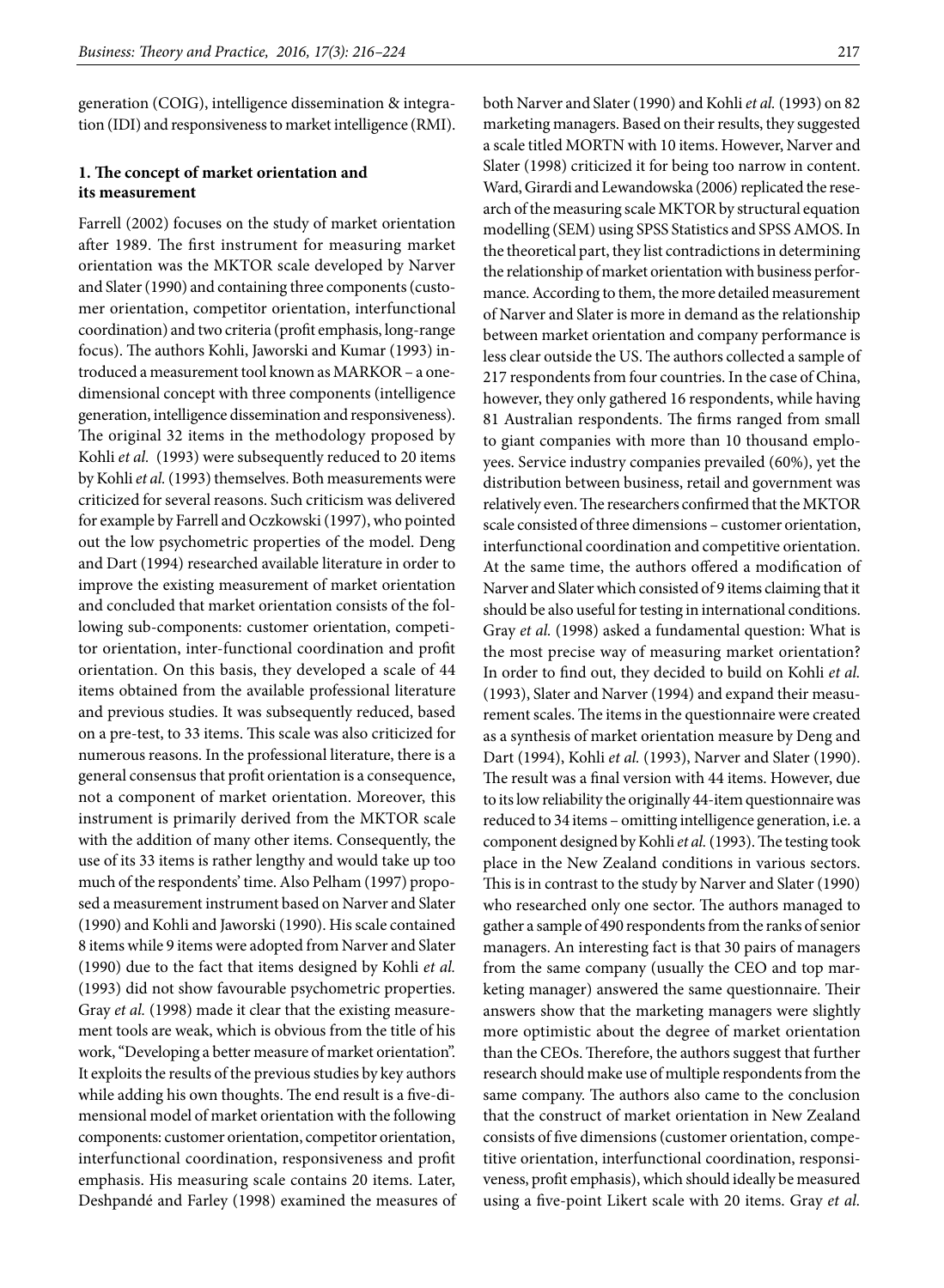(1998) mention that the concepts of market orientation and marketing orientation are often confused. Another study conducted by Bhuian (1997) aimed to explore how banks in Saudi Arabia implement the concept of market orientation. Some banks successfully implement market orientation, but there are also those banks that see this concept with scepticism or even reject it. The data were collected from different branches of nine banks. The respondents were employees on the management level (the total number of analysed responses was 92). MARKOR consisting of 18 items and a five-point Likert scale was used to measure market orientation. ROE, ROA indicators and sales per employee were used to measure the performance of the selected banks. Possible explanation for the situation above is that these banks invest in government projects and their earnings are thus certain. The author also believes that decisions are made centrally, in a highly formal way and inter-departmental communication in Saudi Arabia is very bureaucratic. Such conditions are therefore not compatible with market orientation. Overall, the results show that, on average, banks in Saudi Arabia are only marginally market oriented. This author also found out that there is no relationship between market orientation and performance of the banks. One possible reason may be that if the quality of market orientation in banks of Saudi Arabia is low, market orientation may thus not be reflected in higher levels of corporate performance indicators.

# **2. Methodology and research sample**

Market orientation in this study was measured using a modified measuring scale MMOS (see Appendix), which consists of four dimensions and twelve items. The group of respondents included business and marketing managers of German high-tech companies in the manufacturing industry. The selection of suitable firms and respondents was conducted in a database of companies Hoppenstedt. The actual data collection was carried out between September to December 2014 by using a CAWI method and IBM SPSS Data Collection software, version 7.0. Having eliminated incorrect or incomplete questionnaires, a total number of 374 questionnaires was analysed using a seven-point Likert scale  $(1 = absolutely \ndi \n  $7 = \text{completely \n } q$  agree). The$ data sample was then divided into two halves. The first part  $(N_1 = 187)$  was used for an exploratory factor analysis while the second part ( $N_2$  = 187) was used for a confirmatory

factor analysis. At the same time, two reliability tests were conducted. The inner consistency of the items were examined using Cronbach's alpha coefficient (α) and subsequently composite reliability (CR) was calculated. The validity of the instrument was assessed using convergent and discriminant validity. All statistical analyses and modelling were done using the statistical programmes IBM SPSS Statistics version 21 and IBM SPSS AMOS version 22.

## **Hypotheses:**

 $H_1$ : The model of market orientation of German high-tech companies is suitable for the data used.

 $H<sub>2</sub>$ : The shortened version of the measuring MMOS scale is a reliable and valid research instrument for market orientation.

## **3. Statistical results**

The overall index of market orientation  $(MO = 5.14)$  is calculated as the arithmetic mean of all twelve items (see Table 1).

### **4. Factor analysis**

Prior to selecting a model of factor analysis it seems appropriate to consider certain conditions. According to Hair *et al.* (2010), the correlation variable values should be at least 0.3, in order to identify common latent factors in the structure. We met this condition, see Table 2. Another prerequisite is Kaiser-Meyer-Olkin rate. The value (KMO = 0.84) can be considered a very good result. Using Bartlett's test (869, df = 66, p < 0.001) it was also confirmed that this is not a correlation matrix unit. The above suggests that the use of exploratory factor analysis in this case is indeed appropriate.

Using exploratory factor analysis (see Table 3), we verified the dimensionality of the market orientation model of firms ( $N_1$  = 187). All 12 items of the questionnaire were taken into account. The questionnaire is also enclosed in the Appendix. A principal component analysis method with Varimax rotation was applied for the extraction of factors. The individual factor loadings of the items reached a value above 0.7, which according to Hair *et al.* (2010) is a satisfactory result. The acceptable minimum value lies at 0.5, according to the same author. An exploratory analysis confirmed a four-factor model solution of market

Table 1. Descriptive statistics (source: own elaboration)

|                           | CUIG1 | CUIG2 | CUIG3 | COIG1 | COIG2 | COIG3 | IDI1 | IDI2 | IDI3 | RMI1 | RMI <sub>2</sub> | RMI3 |
|---------------------------|-------|-------|-------|-------|-------|-------|------|------|------|------|------------------|------|
| $\mathbf{v}$<br>$\Lambda$ | 5.70  | 5.93  | 5.61  | 5.05  | 4.98  | 5.45  | 4.98 | 5.31 | 4.79 | 4.85 | 4.72             | 4.35 |
| <b>SD</b>                 | 1.29  | 1.16  | 1.17  | 1.29  | 1.28  | 1.25  | 1.46 | 1.30 | 1.36 | 1.29 | 1.30             | 1.39 |

*Note:*  $\bar{x}$  (arithmetic mean), SD (standard deviation).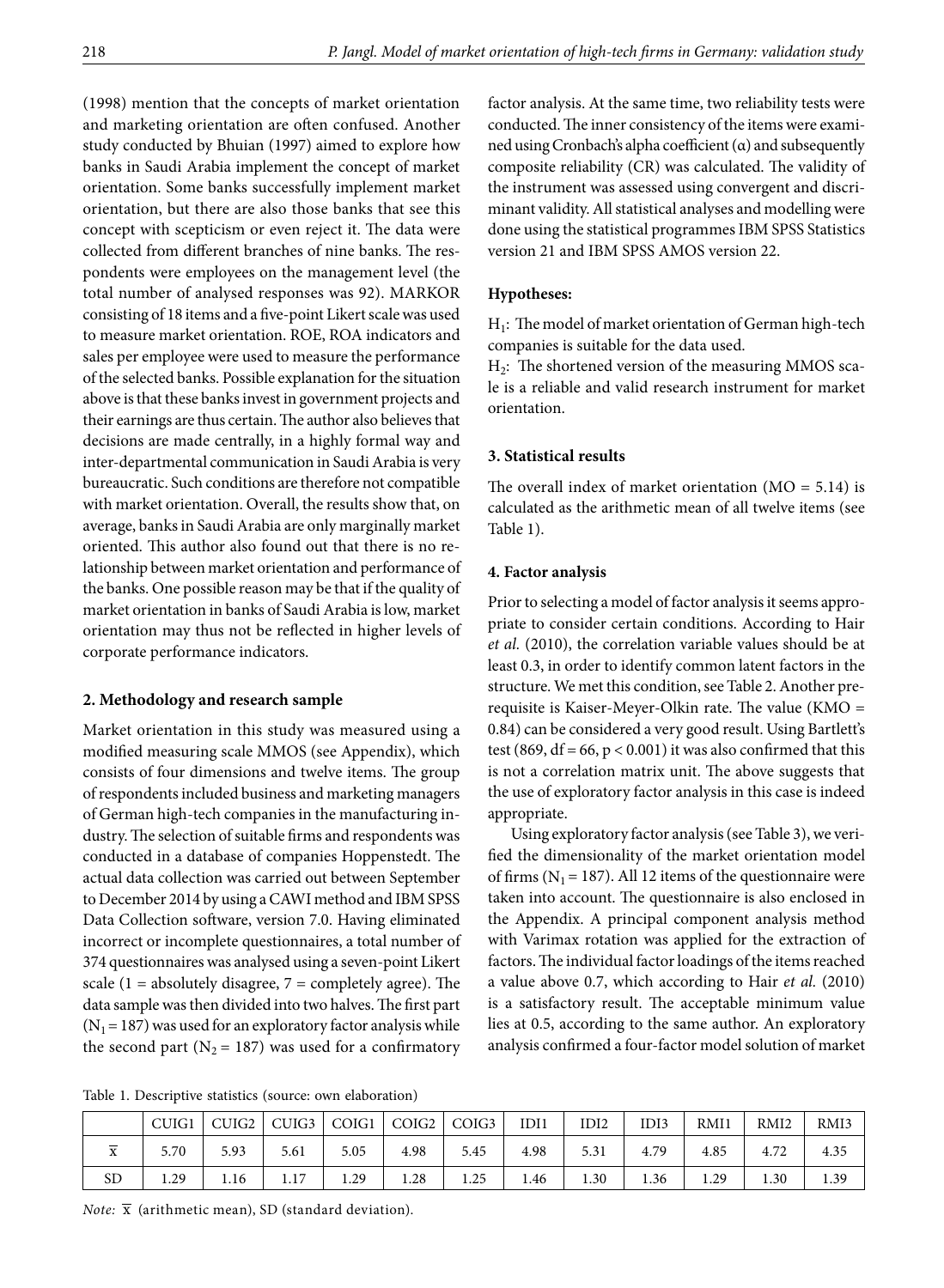| Items             | CUIG1     | CUIG <sub>2</sub> | CUIG <sub>3</sub> | COIG1    | COIG <sub>2</sub> | COIG <sub>3</sub> | IDI1     | IDI2     | IDI3     | RMI1      | RMI <sub>2</sub> | RMI3 |
|-------------------|-----------|-------------------|-------------------|----------|-------------------|-------------------|----------|----------|----------|-----------|------------------|------|
| CUIG1             | 1.00      |                   |                   |          |                   |                   |          |          |          |           |                  |      |
| CUIG <sub>2</sub> | $.582**$  | 1.00              |                   |          |                   |                   |          |          |          |           |                  |      |
| CUIG3             | $.361**$  | $.598**$          | 1.00              |          |                   |                   |          |          |          |           |                  |      |
| COIG1             | $.174*$   | $.322**$          | $.367**$          | $1.00\,$ |                   |                   |          |          |          |           |                  |      |
| COIG <sub>2</sub> | $.219**$  | $.321**$          | $.446**$          | $.591**$ | 1.00              |                   |          |          |          |           |                  |      |
| COIG <sub>3</sub> | $.206**$  | $.283**$          | $.346**$          | $.521**$ | $.583**$          | 1.00              |          |          |          |           |                  |      |
| IDI1              | $.206**$  | $.180*$           | $.188**$          | $.150*$  | $.150*$           | .097              | 1.00     |          |          |           |                  |      |
| IDI2              | $.334**$  | $.368**$          | $.293**$          | $.267**$ | $.197**$          | $.218**$          | $.552**$ | 1.00     |          |           |                  |      |
| IDI3              | $.289**$  | $.304**$          | $.236**$          | $.228**$ | $.215***$         | $.270**$          | $.562**$ | $.704**$ | 1.00     |           |                  |      |
| RMI1              | $.225***$ | $.244**$          | $.197**$          | $.299**$ | $.350**$          | $.339**$          | $.393**$ | $.422**$ | $.430**$ | 1.00      |                  |      |
| RMI <sub>2</sub>  | $.267**$  | $.370**$          | $.300**$          | $.393**$ | $.368**$          | $.295***$         | $.337**$ | $.378**$ | $.335**$ | $.535***$ | 1.00             |      |
| RMI3              | $.168*$   | $.272**$          | $.264***$         | $.332**$ | $.383**$          | $.313**$          | $.282**$ | $.284**$ | $.357**$ | $.517**$  | $.449**$         | 1.00 |

| Table 2. Correlation matrix (source: own elaboration) |  |
|-------------------------------------------------------|--|
|-------------------------------------------------------|--|

*Note:* **\*\*** p < 0.01; \* p < 0.05.

Table 3. Results of exploratory factor analysis (source: own elaboration)

| Model             |                                                                                                                                      | Factor loading          |                           |                |       |  |
|-------------------|--------------------------------------------------------------------------------------------------------------------------------------|-------------------------|---------------------------|----------------|-------|--|
| designation       | Items                                                                                                                                | F <sub>1</sub>          | F <sub>2</sub>            | F <sub>3</sub> | F4    |  |
| <b>CUIG</b>       | Factor 1 - Customer Intelligence Generation                                                                                          | Cronbach's Alpha = 0.75 |                           |                |       |  |
| CUIG1             | We systematically collect and evaluate data about satisfaction or non-satisfaction of<br>customers.                                  | 0.797                   |                           |                |       |  |
| CUIG2             | We have regular meetings with customers in order to learn their future expectations<br>in time.                                      | 0.852                   |                           |                |       |  |
| CUIG <sub>3</sub> | We permanently strive for a deeper understanding of the hidden needs and<br>requirements of customers.                               | 0.666                   |                           |                |       |  |
| COIG              | Factor 2 - Competitor Intelligence Generation                                                                                        |                         | Cronbach's Alpha = $0.80$ |                |       |  |
| COIG1             | We monitor mutually competing firms in our branch.                                                                                   |                         | 0.803                     |                |       |  |
| COIG <sub>2</sub> | We try to predict the future behaviour of competitors.                                                                               |                         | 0.798                     |                |       |  |
| COIG <sub>3</sub> | We perform evaluation of strong and weak points of major competitors.                                                                |                         | 0.781                     |                |       |  |
| IDI               | Factor 3 - Intelligence Dissemination and Integration                                                                                |                         | Cronbach's Alpha = $0.82$ |                |       |  |
| IDI1              | We inform each other about successful and unsuccessful experience with customers<br>across all company departments.                  |                         |                           | 0.783          |       |  |
| IDI2              | In our company we hold a lot of formal and informal talks where we solve present<br>business success, market opportunities or risks. |                         |                           | 0.826          |       |  |
| IDI3              | Market Information are integrated in this workplace before decisions are made.                                                       |                         |                           | 0.841          |       |  |
| <b>RMI</b>        | Factor 4 – Responsiveness to Market Intelligence                                                                                     |                         | Cronbach's Alpha = 0.74   |                |       |  |
| RMI1              | Our reaction to the competitor's price campaign is very short.                                                                       |                         |                           |                | 0.754 |  |
| RMI <sub>2</sub>  | Principles of market segmentation control development of new products in our firm.                                                   |                         |                           |                | 0.725 |  |
| RMI3              | We react immediately if the competition launches intensive advertising campaign<br>aimed at our customers.                           |                         |                           |                | 0.762 |  |

*Note:* The method of main components with rotation Varimax.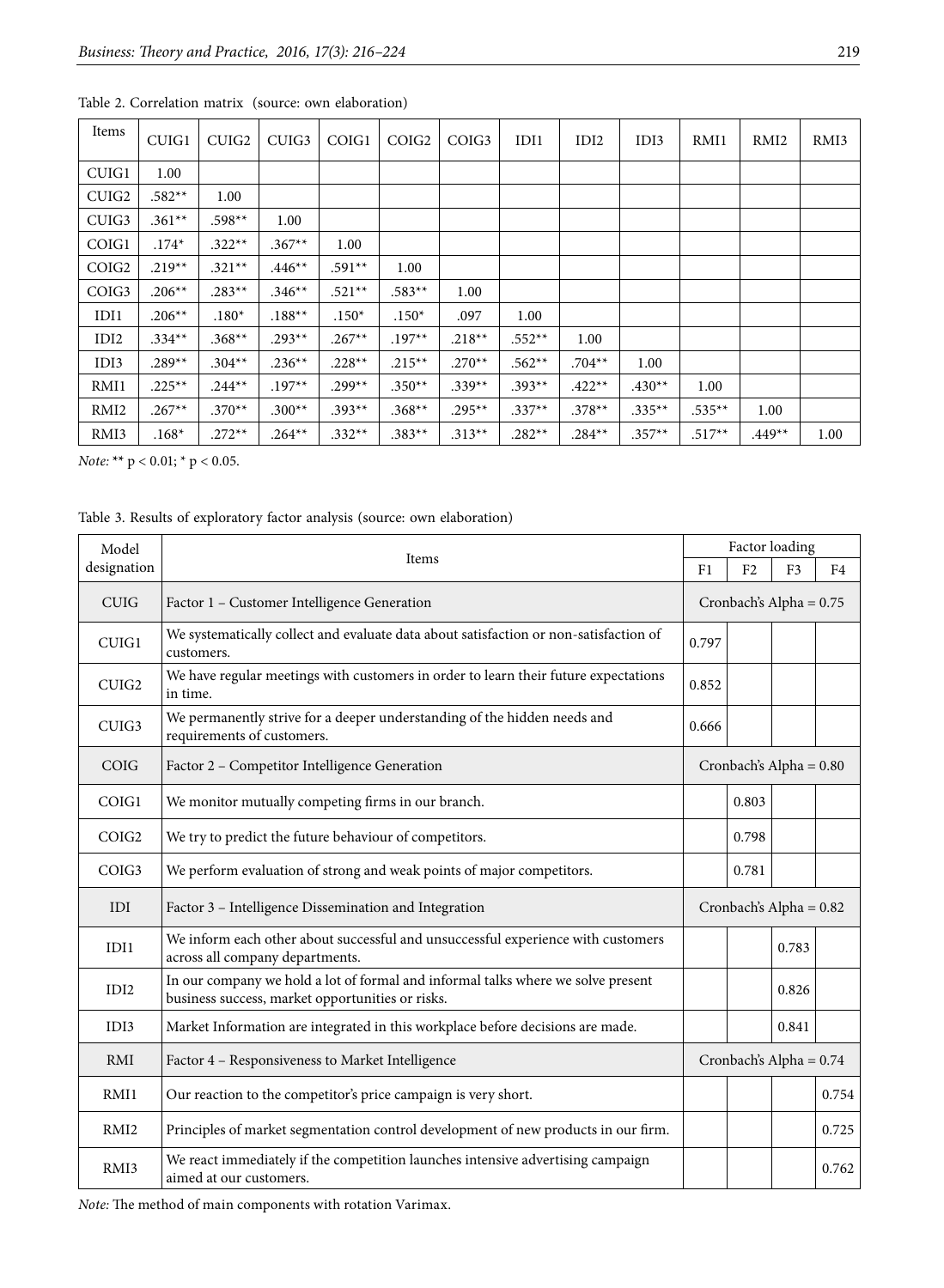orientation (Customer Intelligence Generation, Competitor Intelligence Generation, Intelligence Dissemination and Responsiveness to Market Intelligence). These four identified factors explain 71% of the total variance (19.0%, 18.8%, 16.9% and 16.3%).

#### **5. Measure of internal consistency (Cronbach's Alpha)**

Reliability as the internal consistency of items of the measuring tool can be determined by using for example the coefficient of Cronbach's alpha. High reliability is a necessary prerequisite for high validity (Urbánek *et al.* 2011: 130). Reliability is therefore a necessary condition for validity. The identified Cronbach's alpha coefficient values for internal consistency confirmation are listed in Table 3. What value should the final alpha coefficient be, so that the method of measuring market orientation is considered reliable? According to Malhotra and Naresh (2010) Cronbach's alpha index for this type of analysis should be higher than  $\alpha$  = 0.6. In contrast, Kline (2000) provides the minimum value of  $\alpha = 0.7$  for homogeneity of the items. Table 3 shows that this value was detected for all manifest and latent variables.

The conducted confirmatory factor analysis (See Table 4; Fig. 1) helped answer the question to what extent the proposed model of market orientation complies with the measured values. The parameters were estimated using the maximum likelihood method. First, the fit of the tested model with data was assessed ( $N_2$  = 187). It is paramount here that the covariance matrix generated by the model and the empirically obtained values fit as much as possible. There are several indices to determine the quality of the model. Pearson's chi-square test is the basic and most used criterion in order to decide whether the model will be accepted or rejected. In the analysed model in Figure 1, the value of chi-square ( $\chi$ 2 = 57.981) at 48 degrees of freedom (df) was detected. In order not to reject the model, the p-value (reached significance) is to be p < 0.05. The examined model of market orientation meets this criterion ( $p = 0.153$ ). The higher the p-value, the more credible the null hypothesis.

The ratio of the chi-square test and the degrees of freedom (χ2 / df = 1.208) should ideally be in the following interval (1.0; 2.0). Previously, ranges (1.0; 3.0) or even (1.0; 5.0) were tolerated, especially for large models. The highest quality model values are close to 1. The power of chi-square test for structural modelling is closely related to the size of the data sample. The chi-square value for large samples is high, while in contrast it is low for small sample sizes (Urbánek 2000), (Byrne 2010). To avoid erroneous rejection of a model, there are other indices to assess model compliance with the data and the quality of the model (see Table 4). However, there may be variations in the values recommend ed by different authors. Virtually all leading indices show a satisfactory agreement results for the reference model. The correlation coefficients among latent factors range from 0.34 to 0.64, indicating mild to moderate dependence among latent factors.

In addition to the assessment of the model fit indices, the statistical significance of each parameter on the basis of

Table 4. Results of confirmatory factor analysis (source: own elaboration according to Schumacker, Lomax 2010; Garson 2012)

| Metric – fit index                                 | Value<br>range | Threshold for<br>a well-fitting model                        |
|----------------------------------------------------|----------------|--------------------------------------------------------------|
| $\chi$ 2/df (relative<br>Chi-square)               | 1.208          | < 2 for good model fit<br>> 3 for acceptable fit             |
| p-value for the model                              | 0.153          | > 0.05                                                       |
| CFI (comparative fit)<br>index)                    | 0.988          | > 95                                                         |
| TLI (Tucker-Lewis<br>index)                        | 0.983          | > 95                                                         |
| AGFI (adjusted good-<br>ness of fit index)         | 0.919          | >.80 for acceptable<br>model fit<br>> .95 for good model fit |
| RMSEA (root<br>mean square of<br>approximation)    | 0.033          | <.08 for acceptable<br>model fit<br><.05 for good model fit  |
| PCLOSE (p-value for<br>H0, H0: RMSEA $\leq 0.05$ ) | 0.816          | > 0.05                                                       |



 *Note:* The maximum likelihood of the parameters.

Fig. 1. Graphical representation of the model of market orientation (standardized estimates) (source: own elaboration)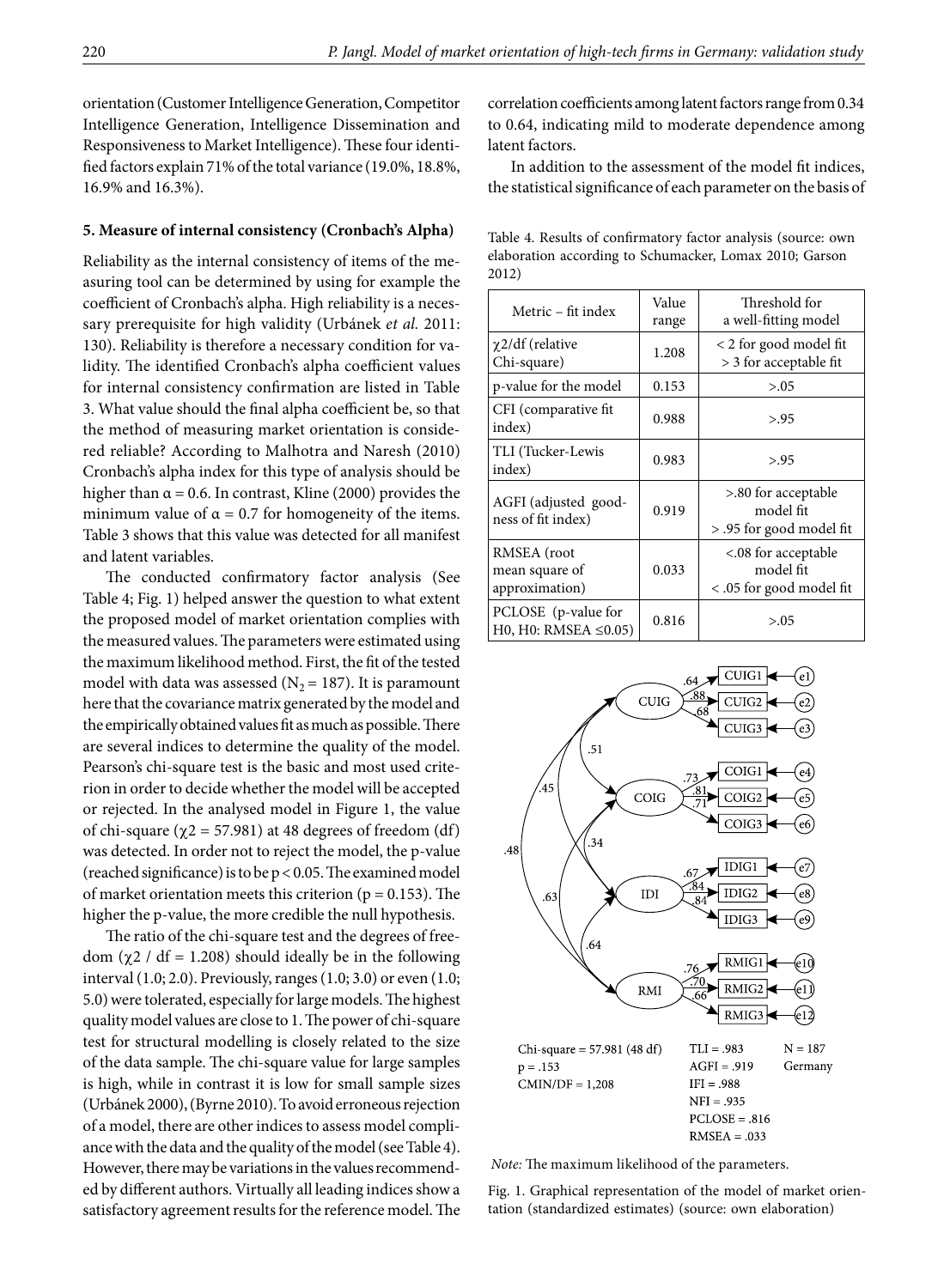the sub-indices can be measured. For each estimated value of the free parameter, the value of the standard error is calculated. On the basis of these two values, the T-test values with statistical significance of individual parameters are calculated. Statistically significant parameters are those with the absolute values of t-values greater than 1.96 (Urbánek 2000: 129). Interpretation is the same as in multiple regression analysis. All relationships in this model are statistically significant (see Table 5).

#### **6. Validity and reliability of a measurement instrument**

Some psychometric properties of the English version of the measuring scale MMOS were been described in the

| Table 5. Regression coefficients and covariances (unstandardi- |  |
|----------------------------------------------------------------|--|
| zed estimates) (source: own elaboration)                       |  |

|                   | <b>Regression Coefficients</b>      |             | Estimate | S.E. | C.R. | p     |
|-------------------|-------------------------------------|-------------|----------|------|------|-------|
| CUIG1             | $\leftarrow -$                      | CUIG        | 1.00     |      |      |       |
| CUIG2             | $\leftarrow -$                      | <b>CUIG</b> | 1.25     | 0.16 | 7.97 | $***$ |
| CUIG3             | $\leftarrow - -$                    | CUIG        | 0.97     | 0.13 | 7.50 | $***$ |
| COIG1             | $\leftarrow -$                      | COIG        | 1.00     |      |      |       |
| COIG <sub>2</sub> | $\leftarrow -$                      | COIG        | 1.10     | 0.12 | 9.18 | $***$ |
| COIG <sub>3</sub> | $\leftarrow - -$                    | <b>COIG</b> | 0.94     | 0.11 | 8.53 | $***$ |
| IDI1              | $\leftarrow -$                      | IDI         | 1.00     |      |      |       |
| IDI <sub>2</sub>  | $\leftarrow - -$                    | IDI         | 1.12     | 0.12 | 9.20 | $***$ |
| IDI3              | $\leftarrow -$                      | IDI         | 1.16     | 0.13 | 9.18 | $***$ |
| RMI1              | $\leftarrow -$                      | RMI         | 1.00     |      |      |       |
| RMI <sub>2</sub>  | $\leftarrow - -$                    | RMI         | 0.94     | 0.11 | 8.36 | $***$ |
| RMI3              | $\leftarrow - -$                    | RMI         | 0.94     | 0.12 | 7.94 | $***$ |
|                   | Covariances                         |             | Estimate | S.E. | C.R. | p     |
| <b>CUIG</b>       | $\left\langle --\right\rangle$      | COIG        | 0.51     | 0.09 | 4.41 | $***$ |
| <b>CUIG</b>       | $\left\langle \cdots \right\rangle$ | IDI         | 0.46     | 0.09 | 4.11 | $***$ |
| <b>CUIG</b>       | $\left\langle --\right\rangle$      | RMI         | 0.48     | 0.09 | 4.20 | $***$ |
| COIG              | $\left\langle --\right\rangle$      | IDI         | 0.34     | 0.09 | 3.45 | $***$ |
| COIG              | $\left\langle \cdots \right\rangle$ | RMI         | 0.63     | 0.11 | 5.27 | $***$ |
| IDI               | $\left\langle --\right\rangle$      | RMI         | 0.64     | 0.12 | 5.24 | $***$ |

*Note:* S.E. = Standard Error, C.R. = Critical Ratio, \*\*\* p < 0.001, in missing values the factor was fixed to one.

|  | Table 6. Convergent and discriminant validity (source: own elaboration) |  |  |
|--|-------------------------------------------------------------------------|--|--|
|  |                                                                         |  |  |

without limitations, it is necessary to verify its reliability (accuracy, reliability) and validity. Kerlinger (1972), for example, considers the factor analysis to be the most significant tool of construct validity. Hair *et al.* (2010) recommend the analysis of the relations between manifest and latent variables of the model as more appropriate for assessing construct validity. In practice, we most often encounter two types of construct validity: convergent and discriminant. Therefore, for the purposes of this study, convergent validity was determined by the relationship between the Composite Reliability (CR) and Average Variance Extracted (AVE). Interpretation (CR) is similar as in the coefficient of Cronbach's alpha, with its values shown in Table 3. Discriminant validity was determined by comparing the MSV, AVE and ASV values. Table 6 shows that all the con-

ditions for confirming the convergent and discriminant

analyses of the model. In order to be able to use this tool

#### **7. Discussion**

validity were met.

For the purpose of this study the measuring scale MMOS was used. The seven-point Likert scale is most often used in the quantitative empirical research. In some studies, a five-point scale was used, however, it was rejected for this study due to its bad scattering. Also, it would later be more difficult to compare the results with other international studies. The world´s most famous five-point scale is MARKOR and a seven-point scale is MKTOR. In quantitative research and while analysing many companies, the resulting index of market orientation is calculated as the arithmetic mean of the questionnaire items. When evaluating a given company, points of individual items can be added up. The higher its score, the more market-oriented the company is (Mohr *et al.* 2014). In the sample of German firms, the highest ratings from the respondents were recorded in items that are related to obtaining information about customers. On the other hand, the managers showed less self-confidence in items that are related to the response (reaction) to the obtained market information in the form of coordinated action. It follows that German high-tech companies place the greatest emphasis on obtaining information about their

| Model       |       |            |            |       | Convergent validity                 | Discriminant validity  |  |
|-------------|-------|------------|------------|-------|-------------------------------------|------------------------|--|
| designation | CR    | <b>AVE</b> | <b>MSV</b> | ASV   | CR > AVE<br>$CR>0.7 \wedge AVE>0.5$ | MSV < AVE<br>ASV < AVE |  |
| <b>CUIG</b> | 0.780 | 0.546      | 0.262      | 0.233 | ΟK                                  | OK                     |  |
| COIG        | 0.797 | 0.568      | 0.399      | 0.260 | OΚ                                  | OK                     |  |
| IDI         | 0.827 | 0.616      | 0.410      | 0.246 | OK                                  | OK                     |  |
| RMI         | 0.753 | 0.504      | 0.410      | 0.345 | ΟK                                  | ΟK                     |  |

*Note:* CR (Composite Reliability), AVE (Average Variance Extracted), MSV (Maximum Shared Squared Variance), ASV (Average Shared Squared Variance); ∧ conditions must be applied concurrently.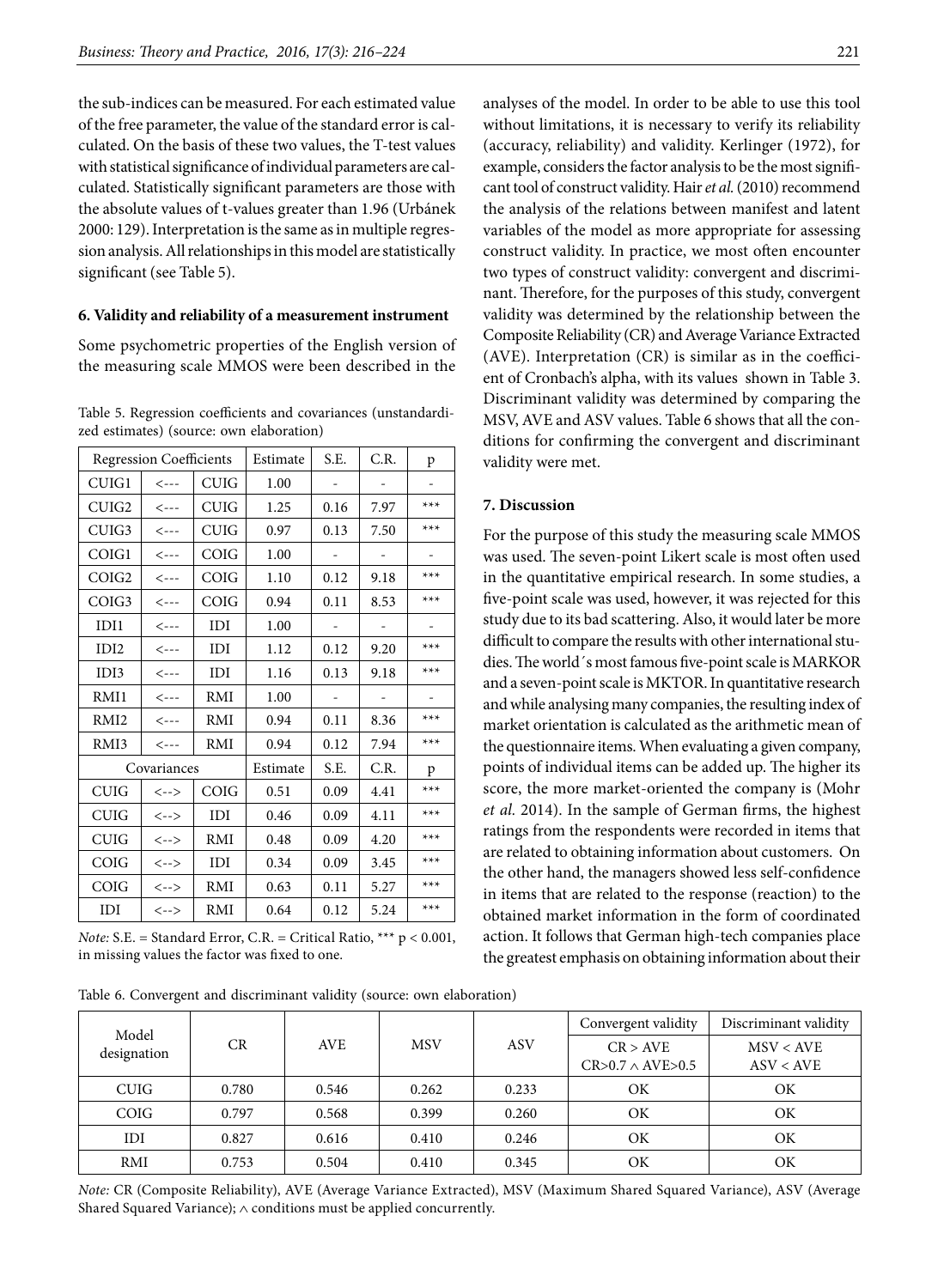customers. The overall index of market orientation ( $\bar{x}$  = 5.14) indicates the average level of market orientation in German high-tech firms in comparison with similar studies, for example by Frejková (2014), who examined the degree of market orientation of the companies in the field of aviation, Tomášková (2005) in high-tech companies or Nožička, Grosová (2012) in small and medium-sized enterprises.

Based on the confirmatory factor analysis, global and local model fit was assessed. The hypothetical model shows a very good fit:  $\chi^2$ /df = 1.21, p-value = 0.15, CFI = 0.99,  $TLI = 0.98$ , RMSEA =  $0.03$ , PCLOSE =  $0.82$ . Validation of the model complies with the German data very well. The parameters of the same model were previously estimated using data from the Czech Republic ( $N = 161$ ) and the model showed similarly good psychometric properties  $\chi^2/df =$ 1.27, p-value = 0.10, CFI = 0.99, TLI = 0.98, RMSEA =  $0.03$ , PCLOSE =  $0.82$ . At first sight, it would appear that the German model is slightly better. The sample size also plays an important role in the confirmatory factor analysis. Bentler and Chou (1987) recommended the ratio of the sample size to the number of estimated parameters to be 5:1. This condition was met in both measurements. Other models of market orientation differ in the number of latent and manifest variables, the sample size, industry, etc. Therefore, their detailed comparisons will require a separate study.

The index of Cronbach's alpha values ranged from  $\alpha$  = 0.67 to  $\alpha$  = 0.85 with composite reliability CR = 0.75 to 0.83 for the German model. For comparison, on a sample of Czech high-tech companies the tested model provided similar values of the coefficient  $\alpha$  = 0.77 to  $\alpha$  = 0.86. Therefore, it may be concluded that reliability in both cases absolutely ideally suits the recommended values. This study also confirmed validity of the research tool via factor analysis and convergent and discriminant validity. A shortened version of the MMOS scale containing 12 items was examined in detail and it can be considered a reliable and valid measurement instrument for market orientation of companies.

The hypothetical model in this form, has so far been assessed using a factor analysis including reliability and validity in two European countries (the Czech Republic and Germany) and in a single sector (high-tech companies in the manufacturing industry). For this reason, it would be appropriate to replicate the research also in other industrial sectors, in both advanced and emerging economies.

## **Conclusions**

The study tested two research hypotheses. The author verified the first hypothesis  $H_1$  on a sample of German high-tech companies using exploratory and confirmatory factor analysis. The empirical research confirmed the hypothesis of a four-factor structure model. Its dimensions are: Customer Intelligence Generation, Competitor Intelligence Generation, Intelligence Dissemination and Integration, and Responsiveness to Market Intelligence. Also, mild to moderate correlation, as measured by the Pearson's correlation coefficient, was detected among these factors. In previous research, the authors insisted on the original scales without even considering whether their content is still topical and whether or not there have been any possible transformations of the market. Omitting the integration of the acquired information in the companies and their transformation into knowledge can be considered as a serious shortcoming of the current corporate approach. Hence, a modified model has been designed, which is to compensate for this deficiency, at least partly.

Another problem of today's approach to measuring market orientation can be the quality of the measuring tool. Unfortunately, researches often focus only on reliability, which in itself cannot be seen as a sufficient argument for the quality of the measuring instrument. The second hypothesis  $H_2$  was therefore concerned with reliability and validity of the tested shortened measuring scale MMOS while its most important psychometric properties are derived directly from the studied model. Neither this hypothesis was rejected.

The created hypothetical model including the MMOS scale may be used as a tool for deeper understanding of the relationships between variables and can serve both, academics and managers in enterprises. In the further empirical research and following this study, the causal relationship between market orientation of companies, their performance and innovation will be examined. A detailed comparison of the various sub-models will be made for the sake of completing by using a multi-group confirmatory factor analysis and multi-group confirmatory causal analysis.

## **Acknowledgements**

The Author is thankful to the Internal Grant Agency of FaME TBU No. IGA/FaME/2013/029 (Measurement of market orientation of a firm and development of a new model with a focus on contemporary trends in management and marketing) for the financial support of this research.

#### **Disclosure statement**

The author has no competing, financial, professional or personal interests from other parties.

## **References**

Bentler, P. M.; Chou, C. P. 1987. Practical issues in structural modeling, *Sociological Methods* & *Research* 16: 78–117. <http://dx.doi.org/10.1177/0049124187016001004>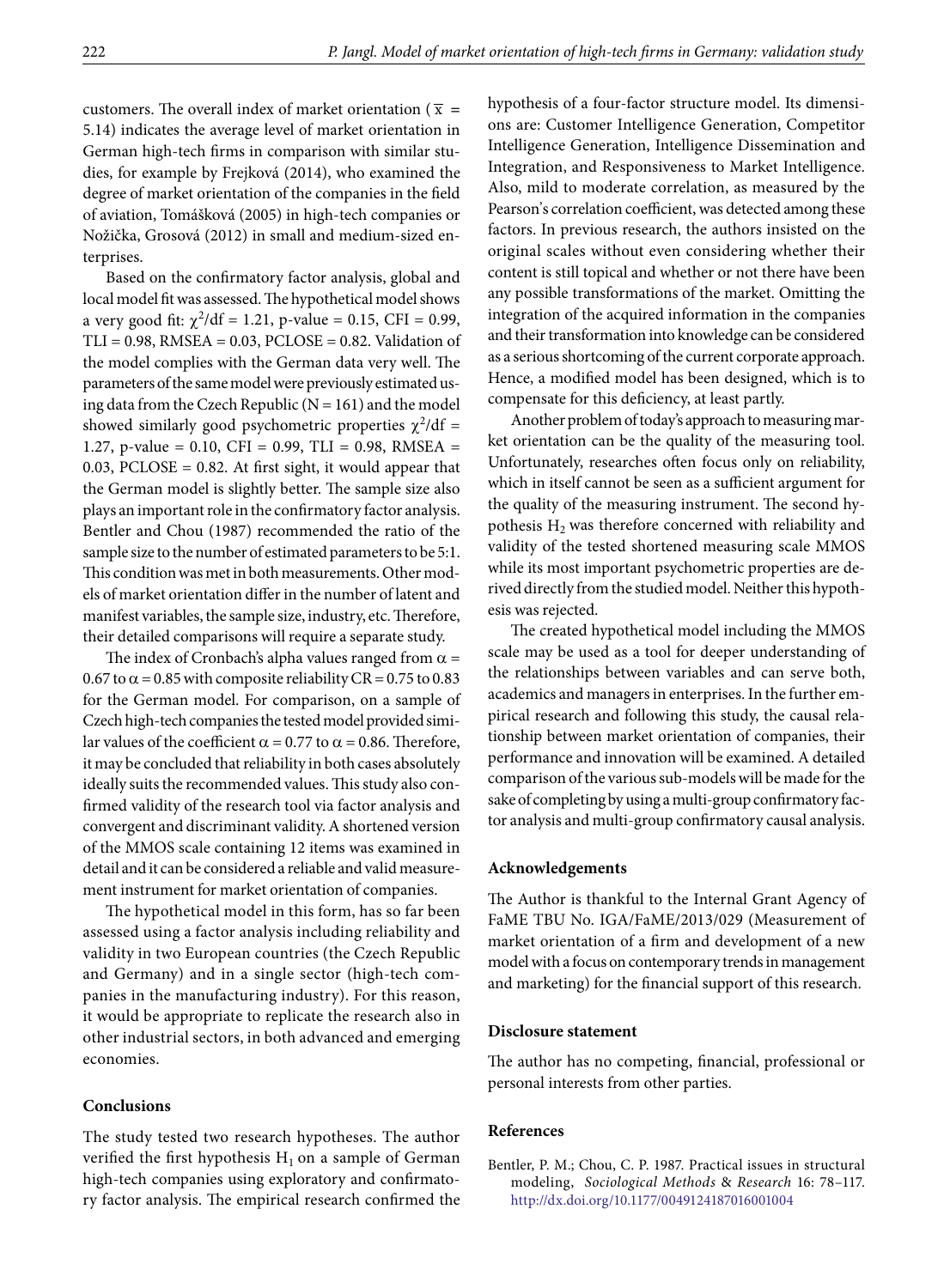- Bhuian, S. N. 1997. Exploring market orientation in banks: an empirical examination in Saudi Arabia, *Journal of Services Marketing* 11(5): 317–328. <http://dx.doi.org/10.1108/08876049710176006>
- Byrne, B. 2010. *Structural equation modeling: pocket guides to social research methods*. New York: Oxford University Press.
- Deng, S.; Dart, J. 1994. Measuring market orientation: a multifactor, multi-item approach, *Journal of Marketing Management* 10: 725–742. <http://dx.doi.org/10.1080/0267257X.1994.9964318>
- Deshpandé, R.; Farley, J. U. 1998. Measuring market orientation: generalization and synthesis, *Journal of Market-Focused Management* 2(3): 213–232. <http://dx.doi.org/10.1023/A:1009719615327>
- Farrell, M. 2002. A Critique of development of alternative measures of market orientation, *Marketing Bulletin* 13(3): 1–13.
- Farrell, M. A.; Oczkowski, E. A. 1997. An analysis of the MKTOR and MARKOR measures of market orientation: an Australian perspective, *Marketing Bulletin* 8: 30–40.
- Frejková, D. 2014. *Market orientation and customer relationship management*. Brno: FP VUT BRNO.
- Garson, G. D. 2012. *Structural equation modeling*. Asheboro: Statistical Association Publishing.
- Gray, B.; Matear, S.; Boshoff, C.; Matheson, P. 1998. Developing a better measure of market orientation, *European Journal of Marketing* 32(9/10): 884–903. <http://dx.doi.org/10.1108/03090569810232327>
- Hair, J. F.; Black, W. C.; Babin, J. B.; Anderson R. E. 2010. *Multi*variate data analysis. 7<sup>th</sup> ed. USA: Prentice Hall, Inc.
- Kerlinger, F*.* 1972*. Základy výzkumu chování.* Praha: Academia.
- Kline, P. 2000. *The handbook of psychological testing*. London: Routledge.
- Kohli, A. K.; Jaworski, B. J. 1990. Market orientation: the construct, research propositions, and managerial implications, *Journal of Marketing* 54(April): 1–18. <http://dx.doi.org/10.2307/1251866>
- Kohli, A. K.; Jaworski, B. J.; Kumar, A. 1993. MARKOR: a measure of market orientation, *Journal of Marketing Research* 30(4): 467–477. <http://dx.doi.org/10.2307/3172691>
- Kotler, P.; Burton, S.; Deans, K. R.; Brown, L.; Armstrong, G. 2013. *Marketing.* Australia: Pearson Australia.
- Malhotra, N.; Naresh, K. 2010. *Marketing research an applied orientation global edition*. New Jersey: Upper Saddle River.
- Mohr, J. J.; Sengupta, S.; Slater, S. 2014. *Marketing of high technology products and innovations.* England: Pearson Education Limited.
- Narver, J. C.; Slater, S. F. 1990. The effect of a market orientation on business profitability, *Journal of Marketing* 54(October): 20–35. <http://dx.doi.org/10.2307/1251757>
- Narver, J. C.; Slater, S. F. 1998. Customer-led and market-oriented: let's not confuse the two, *Strategic Management Journal* 19(10): 1001–1006. [http://dx.doi.org/10.1002/\(SICI\)1097-](http://dx.doi.org/10.1002/(SICI)1097-0266(199810)19:10%3C1001::AID-SMJ996%3E3.0.CO;2-4)[0266\(199810\)19:10<1001::AID-SMJ996>3.0.CO;2-4](http://dx.doi.org/10.1002/(SICI)1097-0266(199810)19:10%3C1001::AID-SMJ996%3E3.0.CO;2-4)
- Nožička, J.; Grosová, S. 2012. Měření tržní orientace ve vzorku malých a středních inovačních podniků, *Acta Universitatis Bohemiae Meridionales* 15(1): 31–42.
- Pelham, A. M. 1997. Market orientation and performance: the moderating effects of product and customer differentiation, *Journal of Business* & *Industrial Marketing* 12(5): 276–296. <http://dx.doi.org/10.1108/08858629710183257>
- Schumacker, R. E.; Lomax, R. G. 2010. *A beginner's guide* to *structural equation modeling.* New York, London: Taylor and Francis Group, LLC.
- Slater, S. F.; Narver, J. C. 1994. Does competitive environment moderate the market orientation performance relationship?, *Journal of Marketing* 58(January): 46–55. <http://dx.doi.org/10.2307/1252250>
- Tomášková, E. 2005. *Měření tržní orientace a její vliv na podnikový výkon*. Brno: Vutium.
- Urbánek, T. 2000. *Strukturální modelování v psychologii.* Brno: Pavel Křepela.
- Urbánek, T.; Denglerová, D.; Širůček, J. 2011. *Psychometrika.* Praha: Portal.
- Ward, S.; Girardi, A.; Lewandowska, A. 2006. A cross-national validation of the Narver and Slater market orientation scale, *Journal of Marketing Theory and Practice* 14(2): 155–167. <http://dx.doi.org/10.2753/MTP1069-6679140205>